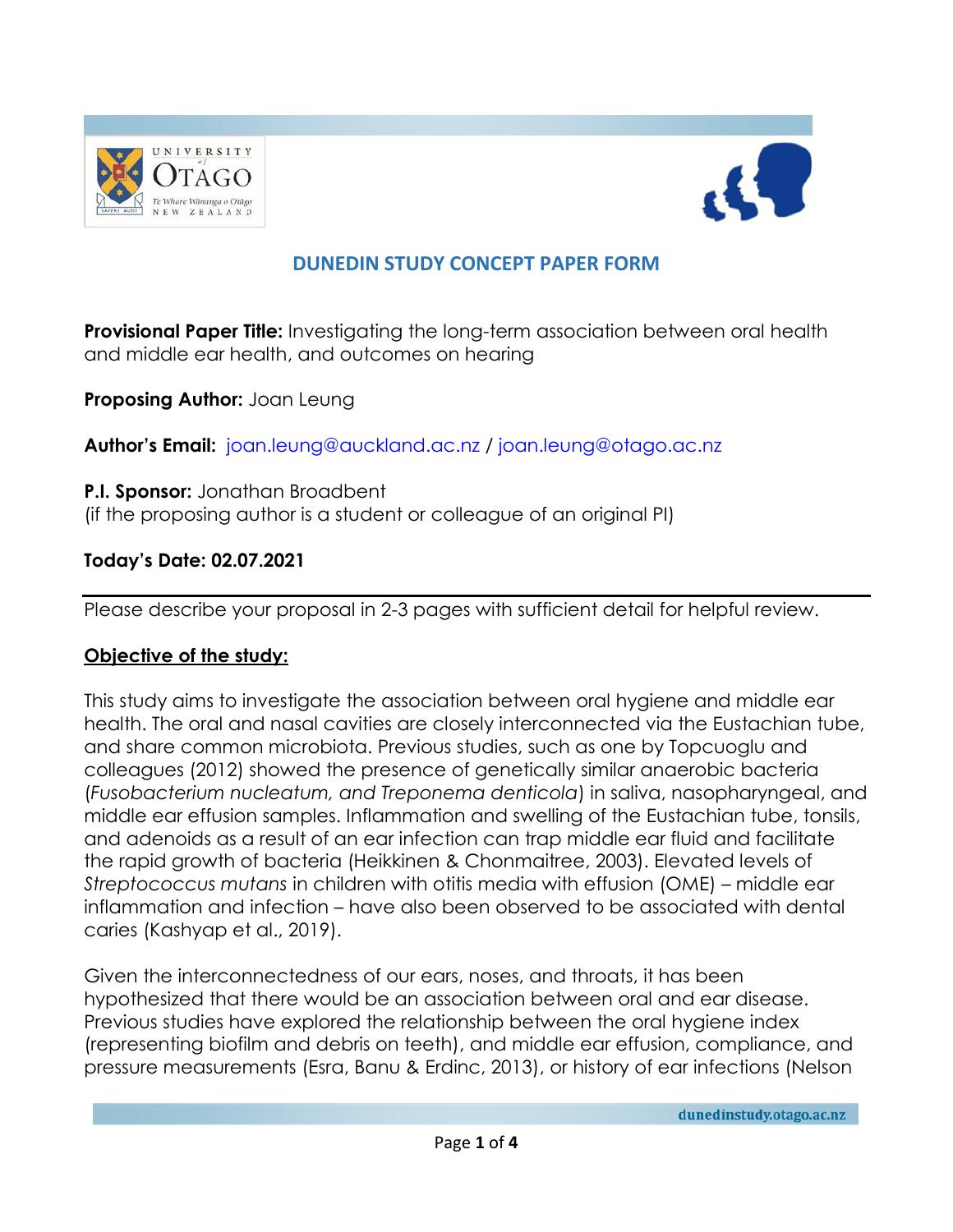et al., 2005) in children. Both studies found no associations. However, comparatively small sample sizes (59, and 126 children), and the range of participant ages (3-12 years, and 2-5 years), could have contributed to high variability in the data.

The Dunedin study data provide a better opportunity to explore this positive association between oral hygiene and middle ear health, and to address limitations identified in the existing literature. There are also available data for the same cohort (all aged the same) across a number of phases, which can provide information on whether the association (if any) changes from early childhood years to teenage years, and also in adulthood.

## **Data analysis methods:**

- 1. Does childhood plaque index OHI-S (Broadbent et al., 2011) (low, medium, high) associate with:
	- Dental caries in childhood P5-9 (dmft score)
	- Otological status (hearing variable characterizing OME in childhood P5-9)
- 2. Does longitudinal trajectories of plaque index OHI-S (low, medium, high) associate with:
	- Dental caries in adulthood P45 (dmft score)
	- Hearing ability in adulthood P45
	- Listening ability in adulthood P45

## **Variables needed at which ages:**

Dental variables:

- Plaque Index (OHI-S) for P5-9
- Plaque Index (OHI-S) longitudinal trajectory
- Dental caries (dmft score) for P5-9
- Dental caries (dmft score) for P45

Hearing variables:

- Otological status variable (for P5-9)
- Mid-frequency pure tone hearing average at P45
- High-frequency pure tone hearing average at P45
- Listening in spatialized noise at P45 (objective listening ability)
- Mean SSQ questionnaire at P45 (subjective listening ability)

Other variables for use in adjustment: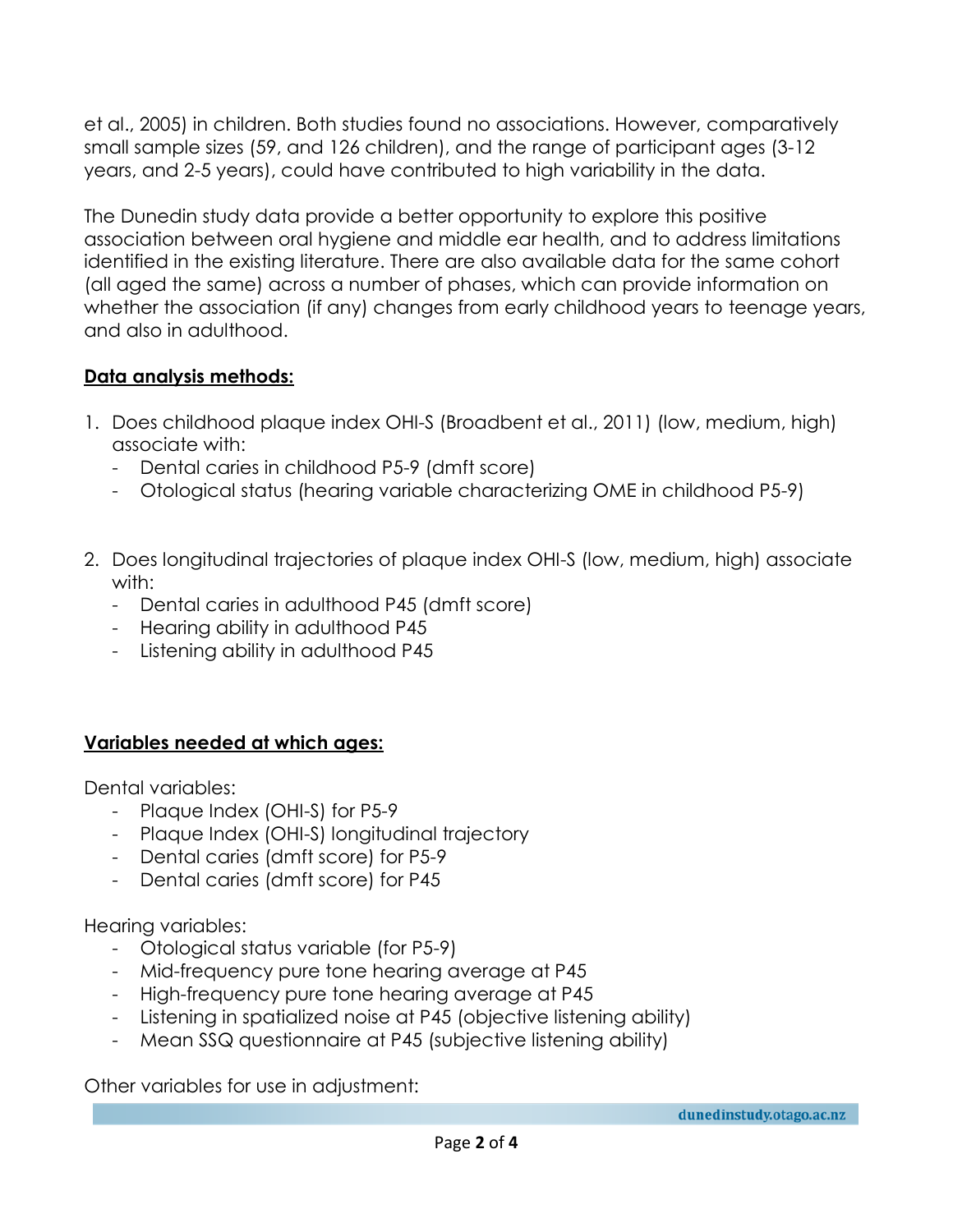- Sex
- Childhood SES
- Occupational noise exposure in adulthood
- Cumulative lifetime smoking
- Adult education level

# **Significance of the Study (for theory, research methods or clinical practice):**

The Dunedin study data provide a better opportunity to explore associations between oral hygiene and middle ear health, and to address limitations identified in the existing literature. So far, studies have found no relationship between poor oral health and middle ear disease, but this could be due to relatively smaller sample sizes with a wide age range. It is a two-way association in that bacteria found in the mouth can travel through the Eustachian tube and influence bacterial growth in the middle ear, and vice versa.

From a public health perspective, it would be important for health awareness promotions to inform families (with evidence) that their children's health is contingent on multiple interlinked factors. Finding a substantial association between oral and aural health could also benefit universal/national early-childhood screening endeavors (such as the B4 School Check in New Zealand), as governments could work towards streamlining services, identifying clinical problems, and administering treatment earlier to ensure optimal development.

The Dunedin study also has data for the same cohort (all aged the same) across a number of phases, which can provide information on whether the association (if any) changes from early childhood years to teenage years, and also in adulthood. Looking at this in the context of other variables (such as SES, smoking, and education levels) could give us insight into what mediating factors may be protective or risky to agerelated dental decay and hearing deterioration. Thus far, there seems to be no literature available on longitudinal trajectories of oral and aural relationships.

## **References:**

Broadbent, J.M., Thomson, W. M., Boyens, J.V. & Poulton, R. (2011). Dental plaque and oral health during the first 32 years of life. *Journal of the American Dental Association, 142*(4)*,* 415-426.